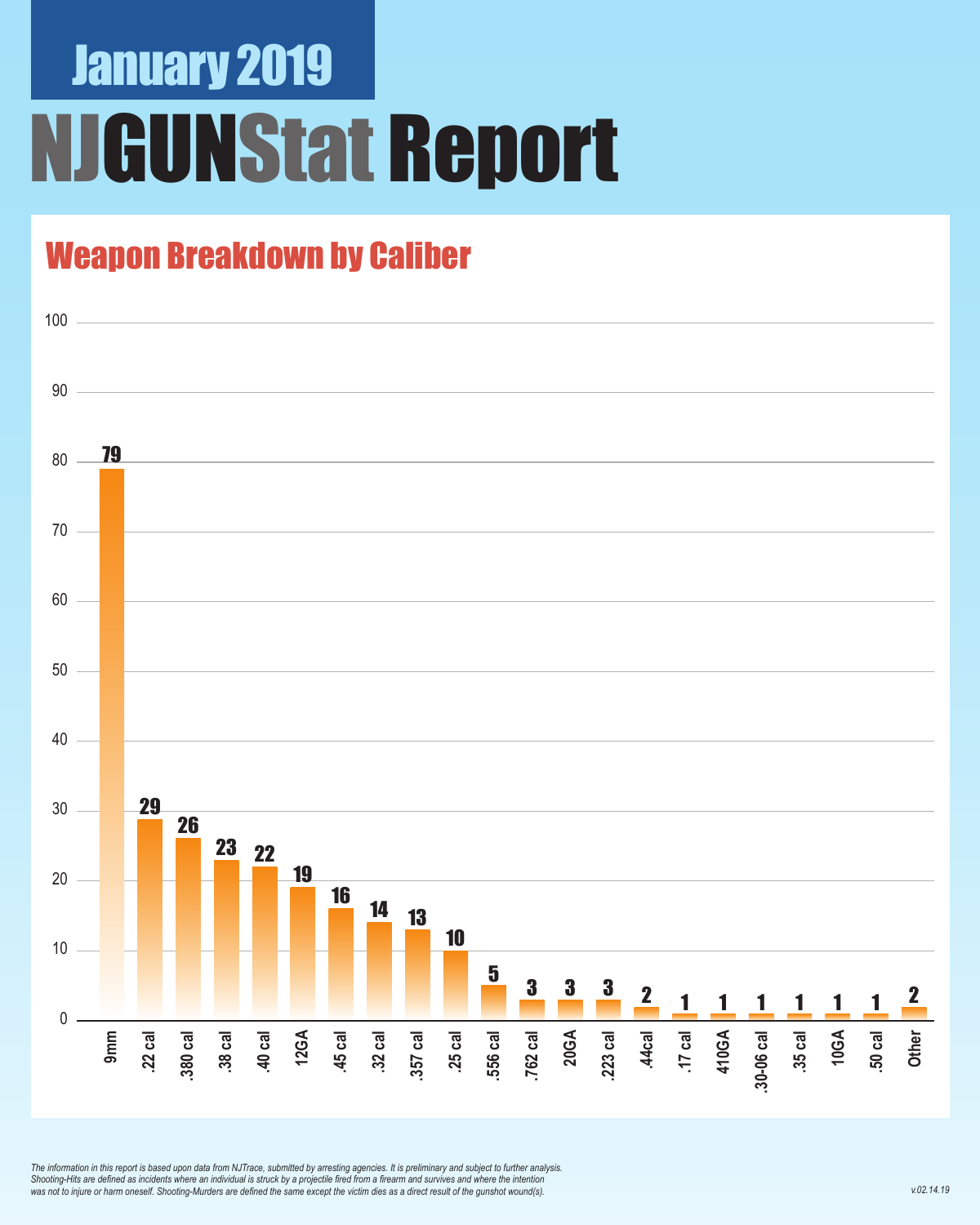# January 2019 UNStat Report

#### Gun Recovery Numbers Statewide

| <b>Total Crime Guns Recovered</b>                    | 275 |
|------------------------------------------------------|-----|
| Found Property/Turned in                             | 121 |
| Guns with Possessors                                 | 154 |
| Individuals Arrested with<br>more than One Crime Gun | 16  |

### New Jersey Counties

80



### New Jersey Cities



*The information in this report is based upon data from NJTrace, submitted by arresting agencies. It is preliminary and subject to further analysis. Shooting-Hits are defined as incidents where an individual is struck by a projectile fired from a firearm and survives and where the intention*  was not to injure or harm oneself. Shooting-Murders are defined the same except the victim dies as a direct result of the gunshot wound(s).